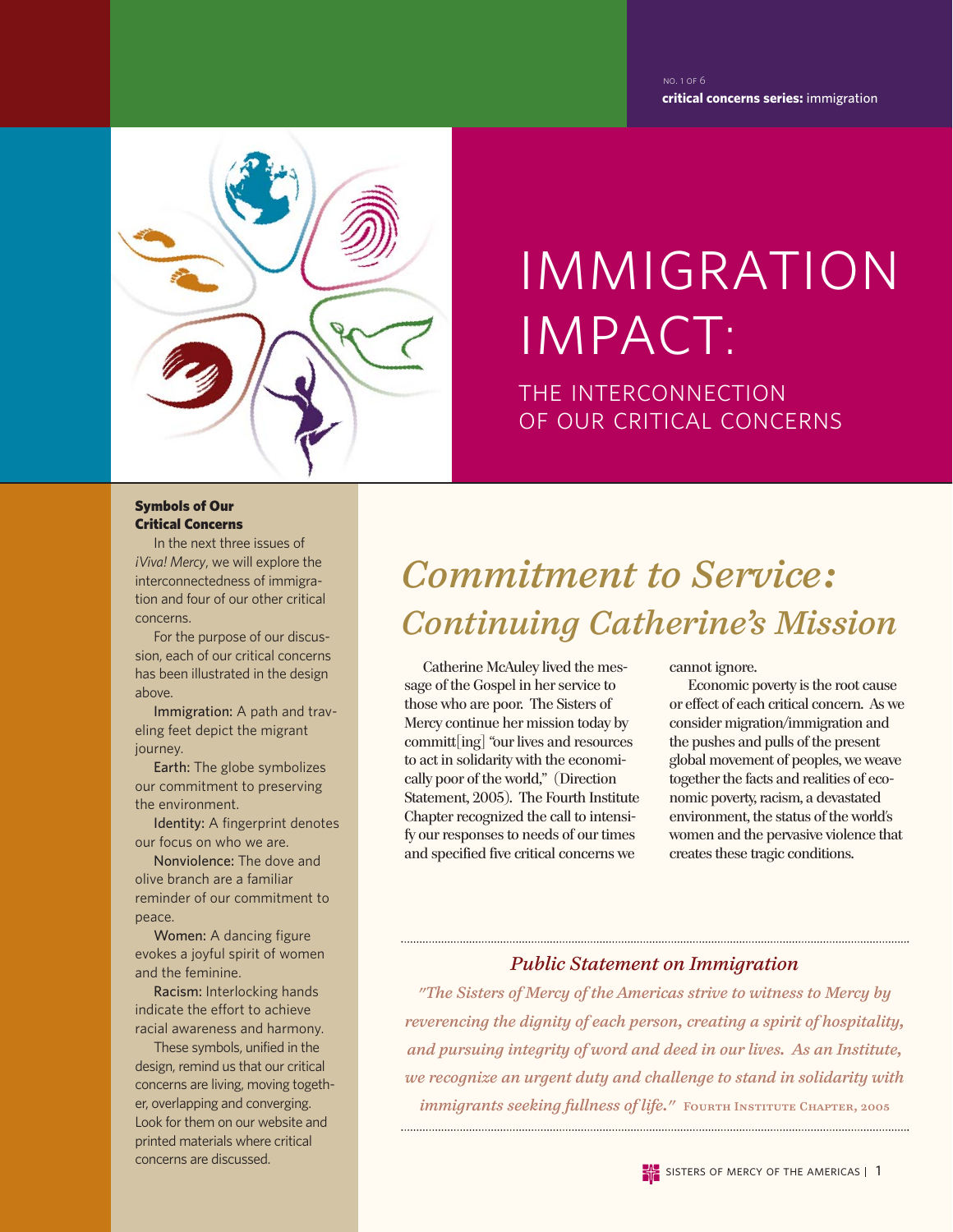#### **Earth**

Natural disasters devastate the land, driving people from their home countries. Environmental destruction leaves workers without livelihood, forcing them to look elsewhere for work.



Multinational corporations own much of the land once preserved for **manual contract of the contract of the contract of the contract of the contract of the contract of the contract of the contract of the contract of the contract of the contract of the contract of the con** small farms and wild areas, depriving

*"While we place all our confidence in God, we must act as if all depended on our exertion."*

*--Catherine McAuley*

local peoples of their traditional means of livelihood.

#### **Nonviolence**

Domestic violence, war and civil strife force people to leave their homes in search of safety and peace.

Punitive enforcement measures and linking the threat of terrorism to immigration have contributed to anti-immigrant attitudes, implying that migrants are aliens, terrorists and felons.



Immigrants, migrants and refugees become "the other"—persons who are different from us. This stance violates their human dignity and their human rights.



The Community of Mercy has committed itself to deepen our response to the unrecognized and unreconciled racism past and present within our community. This mandate requires us to pay specific attention to our own behaviors and responses to immigrants, migrants and refugees.

#### **Women**

The United Nations reports that nearly half the world's migrants are women, many of them with children.

Women and children are most vulnerable to the violence of migration—trafficking, rape, kidnapping and abuse. The majority of the estimated 500,000 to 2 million persons trafficked each year are women and girls.



*"Yahweh, who does what is right, is always on the side of the oppressed." Psalm 103: 6*

#### **Action**

1. Talk to a person who has moved from one country to another. Listen to the experiences, feelings, joys and frustrations of that person's journey.

2. Reflect on your own history of migration. When did you or your family arrive at your present home? What help or obstacles did you encounter along the way?

#### **Resources**

**Justice for Immigrants** The U.S. Conference of Catholic Bishops sponsor this campaign and provide information, material for reflection and suggestions for action.

**www.justiceforimmigrants.org**

#### **Catholics in Alliance for the Common Good**

This non-partisan organization is dedicated to promoting the fullness of Catholic social tradition in the public square.

www.catholicsinalliance.org

#### **Catholic Legal Immigration Network, Inc.**

This is a network of grassroots organizations providing legal immigration services.

**www.cliniclegal.org/**

#### **National Immigration Forum**

The forum provides articles and information from around the U.S.

**www.immigrationforum.org**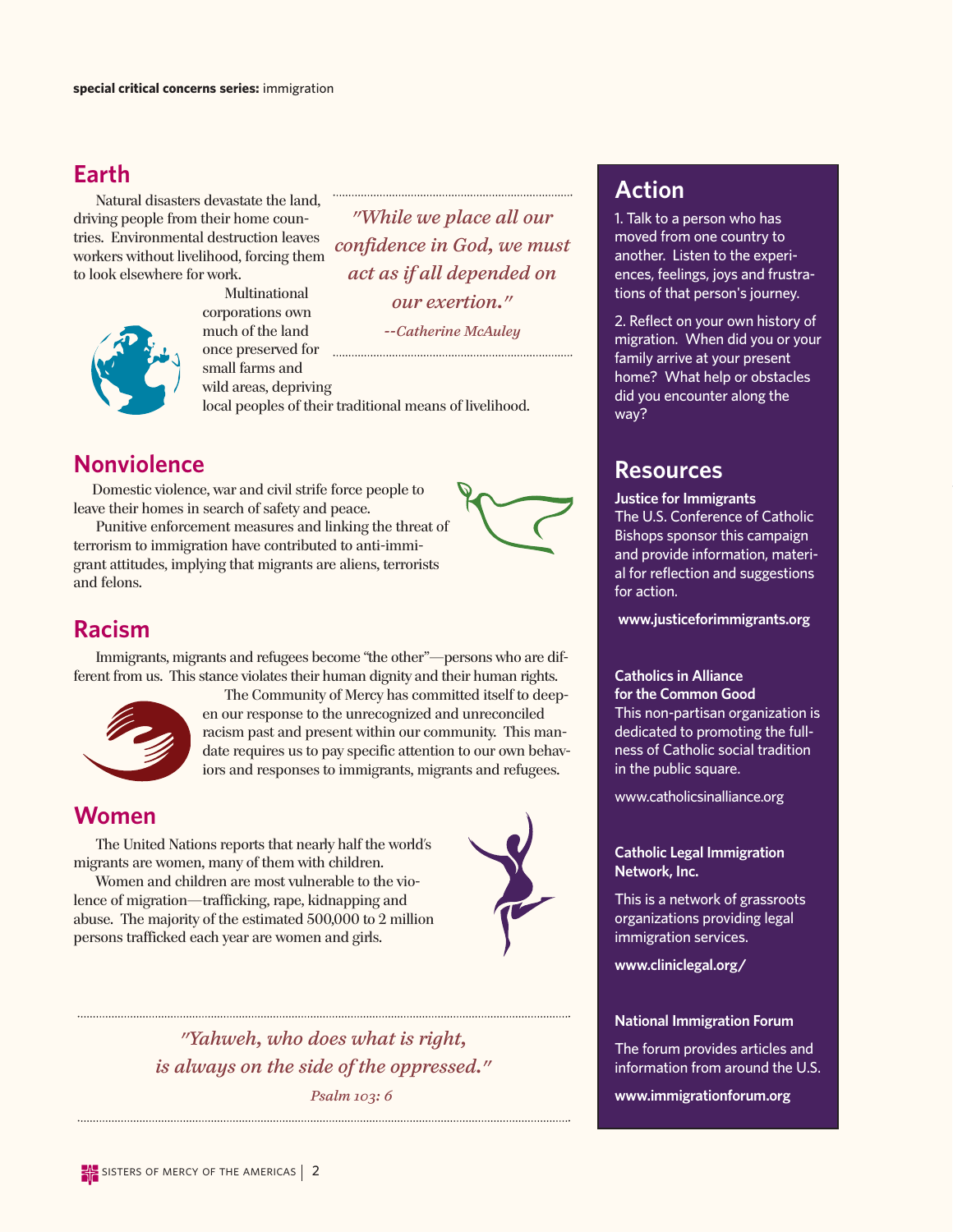**special critical concerns series:** poverty no. 2 of 6



## poverty: a root cause of migration

## *Celina's Story: Life in Poverty*

Celina and her family lived in Quezon City in Metro Manila, Philippines. Their home was one rented room for three children and their parents, costing 200 pesos (U.S. \$4.09) a month. Until her husband was hospitalized for a ruptured appendix, their life was hard and the children were undernourished, but they were together. But surgery, even in a government hospital, cost 30,000 pesos (U.S. \$612) a day.

Celina went to a loan shark for money. Now in debt, she realized her only hope was to emigrate to America. She found an employment agency, completed the paperwork, but had to visit the loan shark for money for tickets and agency fees. Her sick husband and hungry children could not go with her.

Two months went by, debts increased, and Celina was heartbroken at the prospect of leaving her family. Before she was scheduled to leave, a required physical revealed

that she was nine weeks pregnant. The employment agency would refuse her unless she terminated her pregnancy. Celina had to choose between losing her baby or going to prison for violating her contract. She chose abortion. For weeks afterward she hemorrhaged and her conscience gave her no peace.

Celina came to Texas and was hired as a domestic by a doctor and his family. The doctor gave her medications to stop the hemorrhaging, but she is still paying the agency and the loan sharks. She cries for her children and her husband, especially at night, even in her sleep.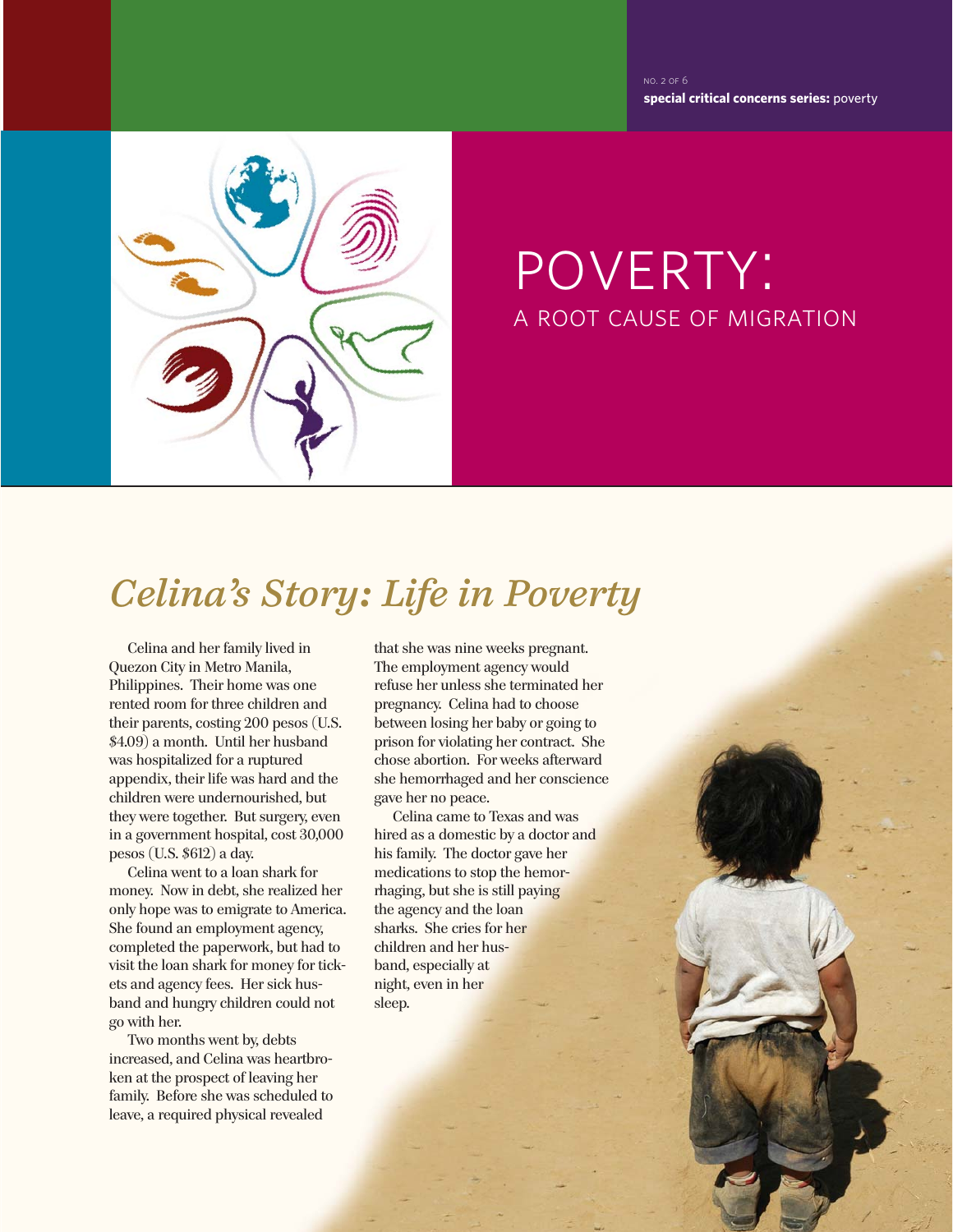## *What Poverty Means to Immigrants*

Migration is a worldwide phenomenon and it is about poverty. Politicians and activists in the United States engage in carefully-worded arguments about what comprehensive immigration reform means, and how to deal with the situation. But while the rhetoric continues, desperately poor people—more and more of them women—are leaving their homes, countries, children and all that is familiar in order to find a way to support themselves and their families.

As our technology and communica-



tions become more sophisticated, we see more clearly that global systems do not work for far too many people. Migration is about survival. It is about the haves and have-nots. Unscrupulous employers hire immigrants who are poor to work in inhumane conditions for unregulated wages so that goods in U.S. stores can be sold cheaply, and the comfortable can maintain their lifestyles. The U.N. has concluded that because most immigrants move to escape poverty, the growing gap between rich and poor nations will cause even more people to migrate. According to journalist Charles Bowden: "For several decades our economic theology has outsourced not only American jobs but also the reality that most people on this planet must endure. We buy clothes made by children and comment on the good price…. The Third World has finally said hello and this time not even a wall will keep it silent or at bay."

#### THE TRUTH ABOUT IMMIGRATION AND POVERTY

- In 2005, there were 200 million migrants worldwide. According to the United Nations, 60 percent of all immigration represents people moving from poor developing nations to richer developed nations.
- The International Labor Organization reports that 185 million people around the world are unemployed and 550 million workers earn less than \$1 a day. Half of the world's 2.8 billion workers earn less than \$2 a day.
- Migrants who move from low-income to high-income countries are often able to earn an income that is 20 to 30 times higher than they would be able to gain at home.

#### Resources

*The American Mythos*. Robert Wuthnow. Princeton University Press, 2006.

*Religion and the New Immigrants*. Michael W. Foley and Dean R. Hoge. Oxford University Press, 2007.

Catholic Campaign against Global Poverty http://www.usccb.org/sdwp/globalpoverty/

#### **Reflection**

Immigration challenges our very way of life. Immigrants like Celina refuse to watch their children starve. Her story challenges us to grow as spiritual human beings. Individual and corporate consumer practices continue to widen the gap between the haves and the have-nots, placing the idol of material gratification above concern for the common good.

Immigration is rooted in poverty, whether it originates from the causes of migration or from the struggle to find a better life in an unfamiliar land. Confronting injustice and the idolatry of materialism is difficult because it runs counter to what the marketplace teaches us about good economics. A bottom line culture is driven by spending, and thrives on corporate investments, whether or not they are socially responsible. Immigrants seeking a better life, and a society wanting to protect an unbridled lifestyle present an uncomfortable challenge. Which values will prevail?

#### **Action**

1. Talk to a person who has come from another country. Ask why she/he moved from home. How does her/his current life compare with the life left behind? What were the benefits of migrating? What were the sacrifices?

2. Spend some time in reflection with Celina. Could she have made different choices? What did she need that she did not have?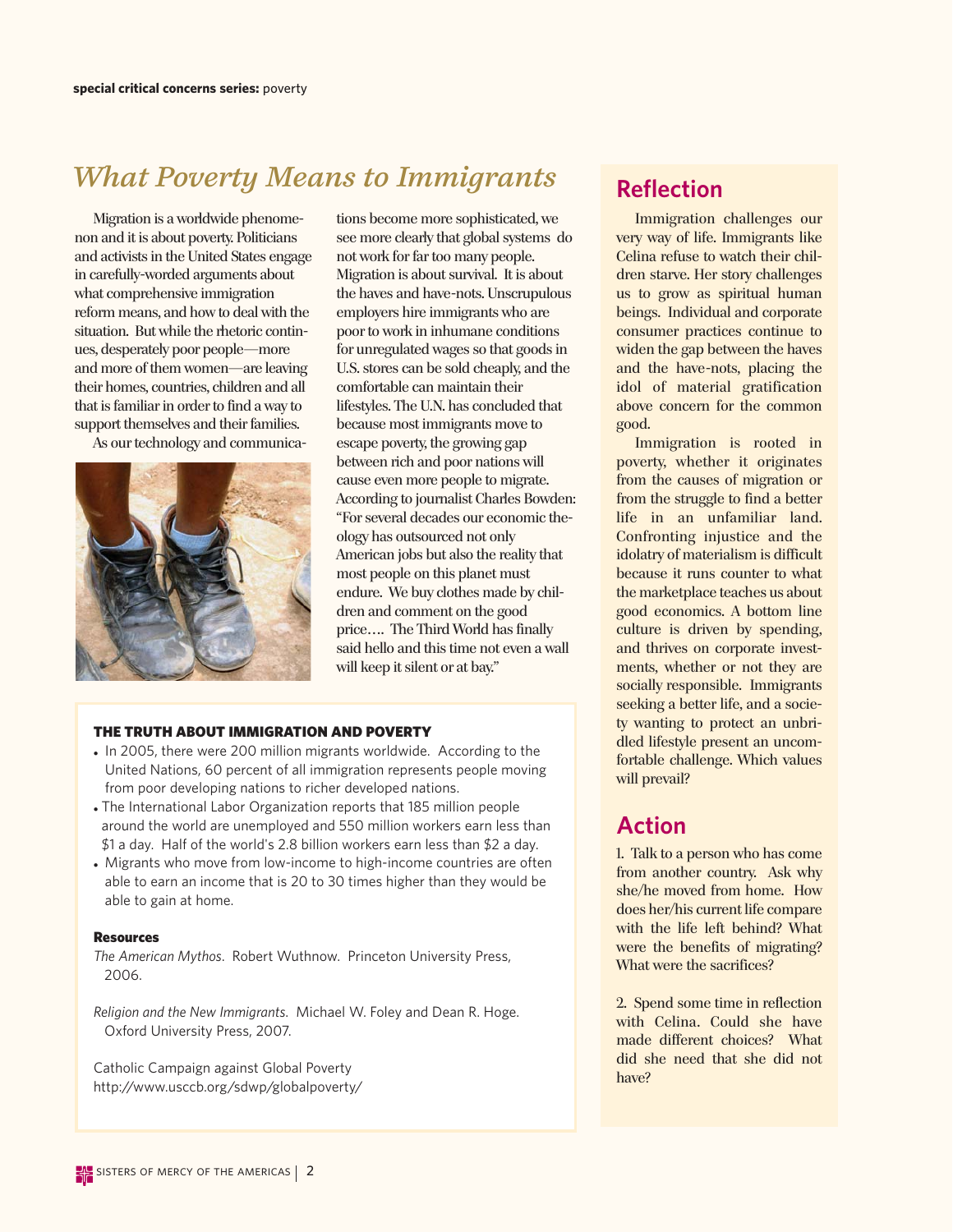**special critical concerns series:** no. 3 of 6



## racism: the unwelcoming lands of opportunity

## *Who Are These People?*

**These people** are taking our jobs! **They** don't pay taxes! **They** don't speak our language! **These people** are lazy—dirty—different! **They** are not like us! **They** are unwelcome!

You may not say these things but you've certainly heard them. Have you wondered: who are **These People**? Are **They** parishioners in the back pews, students in our schools, patients in our hospitals, salespersons, gardeners—the people next door?

This year approximately 20 million migrants and refugees are moving from their places of birth, triple the number estimated by the United Nations in 1990. As they move, they bring their cultures, their languages, and religions, and their differences. And why shouldn't they?

Emigrating implies losses, mourning, leaving behind. It tears apart people, families, communities. To leave one's homeland is to die a little

and the migrant becomes a foreigner, robbed of familiar surroundings and the culture that once protected him. He feels obliged to hide his differences in the new environment, to look for acceptance, a chance which is sometimes denied him by the country that hosts him. *(Argentina presentation at Institute Justice Conference, 2007)*

Raimundo came from Bolivia to a farm in the Argentine Patagonia. At first he worked for a farmer who refused to pay him; then he found work with Chinese people who manufactured bricks. He and his wife are now legal residents in Argentina, both working twelve hours a day to support their five children. Life is hard but Raimundo is grateful for the help of his neighbors. "Now I don't feel like a foreigner," he says, "but sometimes I find somebody who hates Bolivians."

In the nineteenth and early twentieth centuries more than a million Europeans moved to Argentina. Today



migrants looking for work come there from Korea, Japan, China and from the border countries of Paraguay, Chile, Bolivia, Uruguay and Peru. They live in the ethnic communities of Buenos Aires and work in textile factories. They are stigmatized for causing native unemployment and despised for their facial features and skin color.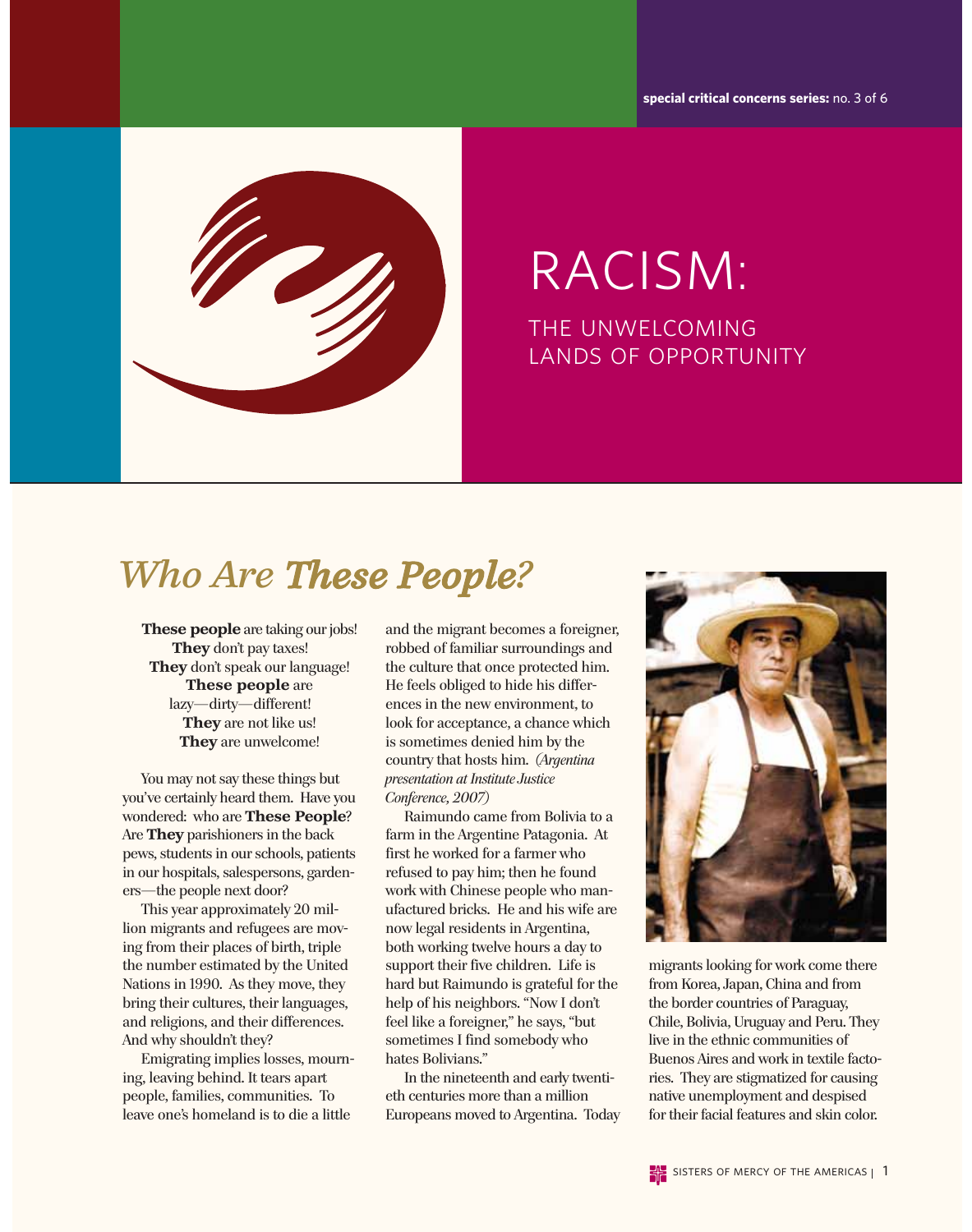### *Reflecting on Racism*

Immigration challenges us on many levels, but the challenge of ethnicity and race penetrates to the deepest level of our identity. As people of Mercy we serve others, give to others, interact with others. But here we face perhaps the most difficult question: Do we accept **These People** totally and equally? In our ministries, do we regard ourselves as benefactors, dispensing charity? Do we really "love the alien who lives among us"?

*"Never speak with contempt of any nation, profession or class of people." —Catherine McAuley*

#### THE TRUTH ABOUT IMMIGRATION AND RACISM

The United Nations has registered more than 100,000 Iraqi refugees and seeks long-term resettlement for 20,000 this year. But between October 2006 and May 31, 2007, the United States admitted just 701 Iraqi refugees.

Between 2000 and 2007, hate groups in the U.S. increased by 40 percent and Ku Klux Klan chapters by 63 percent. According to the Southern Poverty Law Center, more than 840 hate groups exist in the U.S. (May 2007). Much of their hatred is focused against immigrants.

#### Resources

*Brothers and Sisters to Us/Nuestros Hermanos y Hermanas*. U.S. Conference of Catholic Bishops. www.usccb.org/saac/bishopspastoral.shtml

*Dismantling Racism*. Joseph Barndt. Pax Christi USA, 1991.

*The "Huddled Masses" Myth: Immigration and Civil Rights*. Kevin R. Johnson. Temple University Press, 2003.

*Interrupting White Privilege: Catholic Theologians Break the Silence*. Laurie M. Cassidy and Alex Mikulich, eds. Orbis, 2007.

*"God is no respecter of persons and is not to be bribed; God secures justice for widows and orphans, and loves the aliens who live among you, giving them food and clothing. You too must love the stranger, for you once lived as aliens in Egypt."*

*—Deuteronomy 10: 18-19*

### **Reflection**

- $\blacksquare$  Reflect on the stories of immigrants in Scripture: Abraham and Sarah; Joseph, son of Isaac; the Israelites in the desert; Ruth, daughter-in-law of Naomi; the people of the Babylonian "exile;" "Esther," the Holy Family: Were they accepted or rejected as they migrated? What do their stories and their identities as Israelites/Jewish people tell us about migrants today?
- Have we as the Mercy community and members of the Catholic Church accepted our history of migration and racism? What can you do personally to heal this wound?

### **Action**

- Invite a recent immigrant for a meal. Ask what has been her/his experience of acceptance or rejection in her/his new home?
- Go to the Southern Poverty Law Center website, www.splcenter.org, then click on "Intelligence Project." Read about immigration and racism and notice *how* it is said. Consider your response.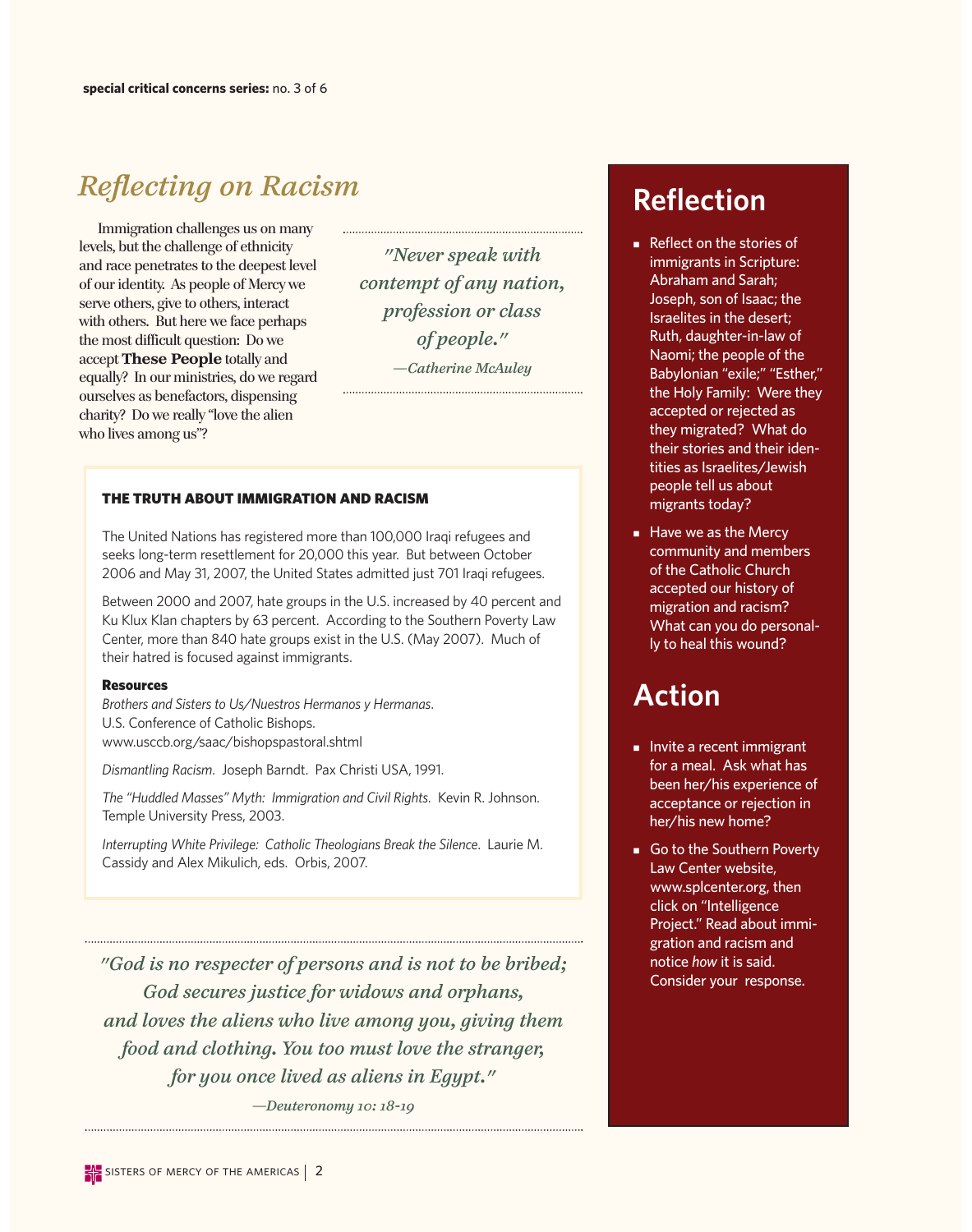**special critical concerns series:** no. 4 of 6



## EARTH: when home is not healthy

## *Where Is Our Home?*

There are so many reasons why immigrants leave their home countries—poverty, war, famine, unemployment, persecution. Immigrants are often asked: "How could you leave your home?" They answer, " What else could I do when my land was taken, my home was destroyed, or my family simply couldn't live there anymore?"

Pollution in Peruvian cities, deforestation in Guatemala, destruction of the coral reef in Belize—these attacks on Earth's wellbeing link with other causes of migration. When a hurricane strikes Honduras or New Orleans, when a mudslide from denuded hills destroys a village in the Philippines, when the people who live in the rainforests of Guyana are driven from their homes by unlicensed logging companies—where do they go? How do they live? Here are some of their stories.

Simon works in a gold mine in the Philippines. He had owned a small farm where he lived with his family until the Philippine government gave the land rights to a Canadian-owned

mining company. Simon and his family were forced to leave the land worked by their ancestors. Now the land he once farmed is so ravaged it will never again produce crops. Simon has developed breathing problems because the company provides inadequate protection in the mines and he cannot afford healthcare.

Sonia lived with her family in Chimbote, Peru. She struggled to breathe because of the emissions from the steel mill, the canning and fish factories. Leaving her family behind, Sonia moved into the jungle but she is unsafe and very lonely. Her brother

emigrated to Spain, but his life too is difficult. The rest of the family still live in Chimbote, knowing the polluted air and water could someday kill them.

In every century people have left their homes because of natural disasters. "The whole world came to Egypt to buy corn from Joseph, so severe was the famine everywhere" *(Genesis 41: 57)*.

In our time, negligence, greed, militarism, industrialism and unfair trade policies have added to Earth's suffering, intensifying global warming, destroying the world's forests, polluting the water and weakening Earth's natural ability to restore itself.

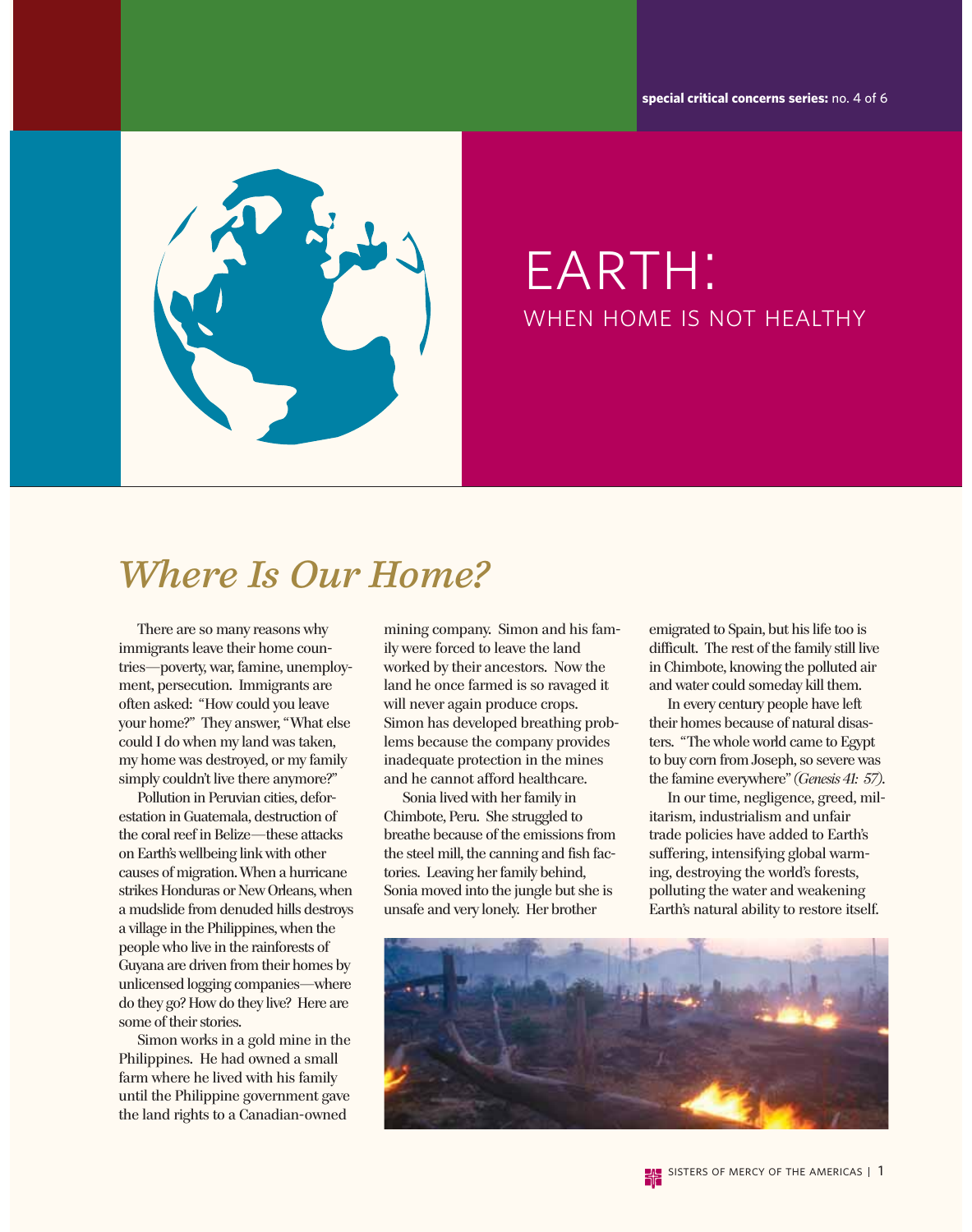### *Reflecting on Earth*

On the 20th anniversary of their pastoral message *This Land Is Home to Me*, the Catholic Bishops of Appalachia wrote: "No one truly owns any part of creation. Rather all creation belongs only to God. We may be assigned to care for parts of it, but only if we serve the needs of others along with our own needs." As we study the root causes of migration, we learn of blatant injustices that rob the poor of their land and rights and reward the rich with the spoils. The Mexican farmer who cannot sell his corn locally because imported U.S. corn is cheaper, the fisherfolk whose coastal waters have been depleted and their livelihood threatened, the indigenous people whose ancestral lands have been stolen and ravaged: these are the people who migrate in order to survive, populating the poorest sections of cities, crossing borders into dangerous territories, simply searching for work and a better life.

The grasp for natural resources is

*"Let us never desire more than enough. God will give that and a blessing." --Catherine McAuley*

forcing dramatic shifts in how nations, corporations and individuals regard the common good, human rights and the preservation of our home, Earth.

As Mercy fulfills its promise "to stand in solidarity with immigrants" by serving those affected by the movement of people and by using its influence to achieve the reform of immigration policies, we must continually ask: Why are people migrating? Where is their home? How could they leave it? What are we doing to Earth—our home, their home? How can we help to correct the wrongs we see?

#### *"Generations come and generations go, while the Earth endures for ever."*

*—Ecclesiastes 1: 4*

#### THE TRUTH ABOUT EARTH AND IMMIGRATION

In Argentina, over 6,000,000 acres of forests are destroyed annually in order to expand crops, mainly soy beans. Indigenous communities live in these forests.

Two U.S. corporations, Hunt Oil and Kellogg, Brown and Root (a subsidiary of Halliburton) have nearly completed the Camisea Gas Project to extract gas from the Amazon and construct a cross-country pipeline through indigenous lands. This will destroy Peru's rainforests and inevitably threaten the health and food security of indigenous peoples.

Six to seven tons of toxic waste result from the processes needed to mine one ounce of gold in the Philippines. Once the land is mined, it can no longer be used to grow crops. All vegetation is destroyed.

### **Action**

- $\blacksquare$  Where on Earth is your home? What would cause you to leave it? Talk to someone who has watched her home destroyed or taken from her. How did she feel about leaving? Will she ever return to her home?
- $\blacksquare$  How can we as individuals and as a community use our influence to preserve and conserve Earth and its resources so that people do not have to leave their homes?

### **Resources**

**At Home in the Web of Life.** A Pastoral Message…from the Catholic Bishops of Appalachia. Catholic Committee of Appalachia, 1996.

**Caring for God's Creation.** USCCB's Environmental Justice Program.

www.usccb.org/sdwp/ejp/

*The Earth Charter.*  Available in thirty languages.

www.earthcharter.org/

**Interfaith Climate Change Network.** Joining Together in Protecting Creation.

www.ProtectingCreation.org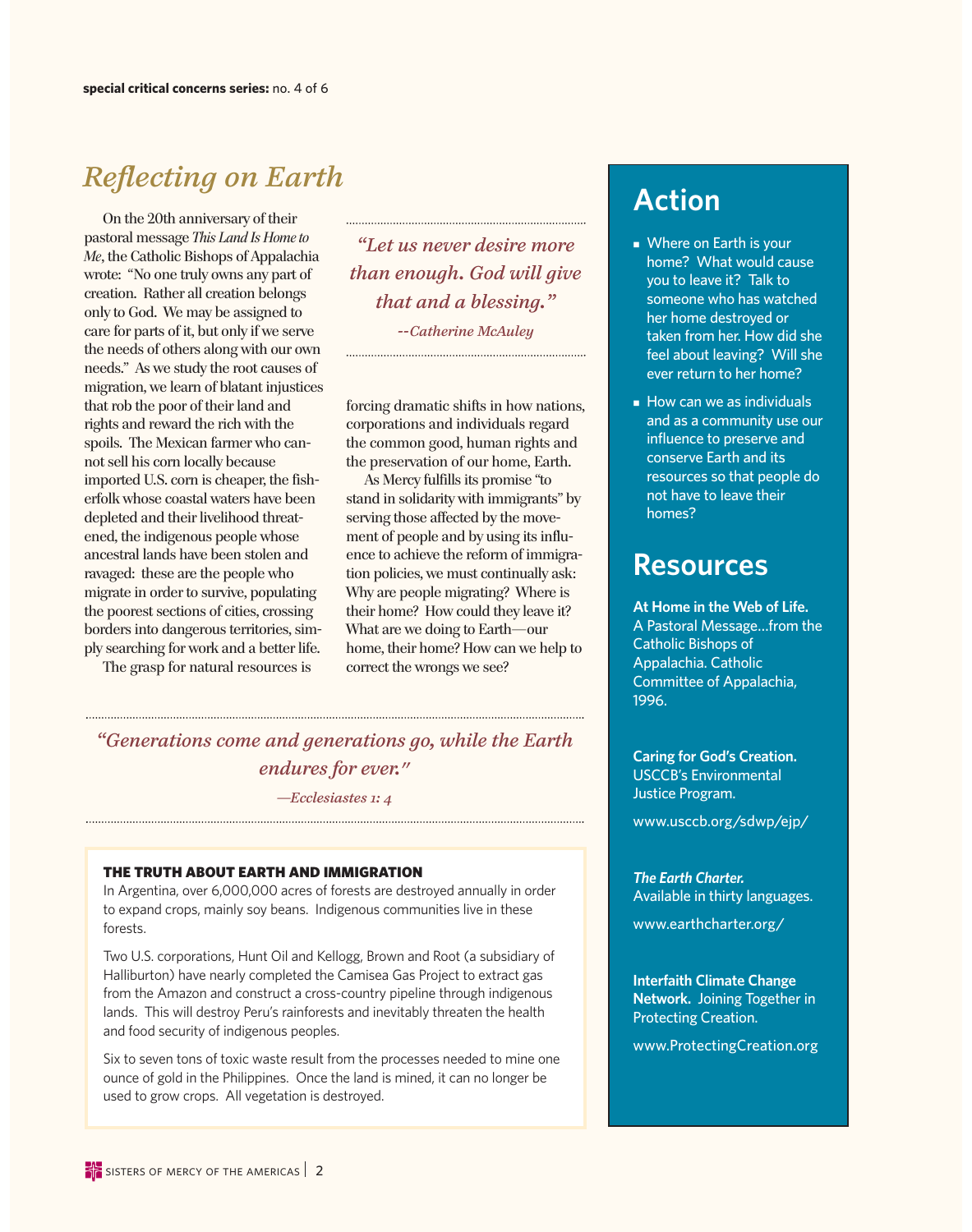**special critical concerns series:** no. 5 of 6



# WOMEN: modern day stories of ruth

## *Woman, What Do You Seek?*

*"She is a Moabite girl who has just come back with Naomi from the Moabite country. She asked if she might glean and gather among the swathes behind the reapers. She came and has been on her feet with hardly a moment's rest from daybreak till now."* 

—*The Book of Ruth: 1, 5-7*

Today her name is Teresa. She has come with her family from Panama… Tomorrow she is Pauline who is here with her husband from Guyana… Yesterday it was Grace who came with her children from Jamaica. Each one asks if she might be hired to work in the field harvesting tomatoes. She will be on her feet with hardly a moment's rest from daybreak till sunset.

The story of Ruth continues as women worldwide move across borders to find work, seeking to feed and support their families. Sometimes they find welcome, friends and new homes. More often, they find danger, discrimination, exploitation, sexual

harassment and abuse.

Women now make up more than 50 percent of the immigrant population in Europe, Latin America and North America. Women and children make up 75 percent of the casualties of war. Women represent 48 percent of legal

migrants and 42 percent of unauthorized migrants to the United States. They find work as domestics, caregivers, garment workers, agricultural workers. They earn an average of 22 percent less than men and have less access to credit.

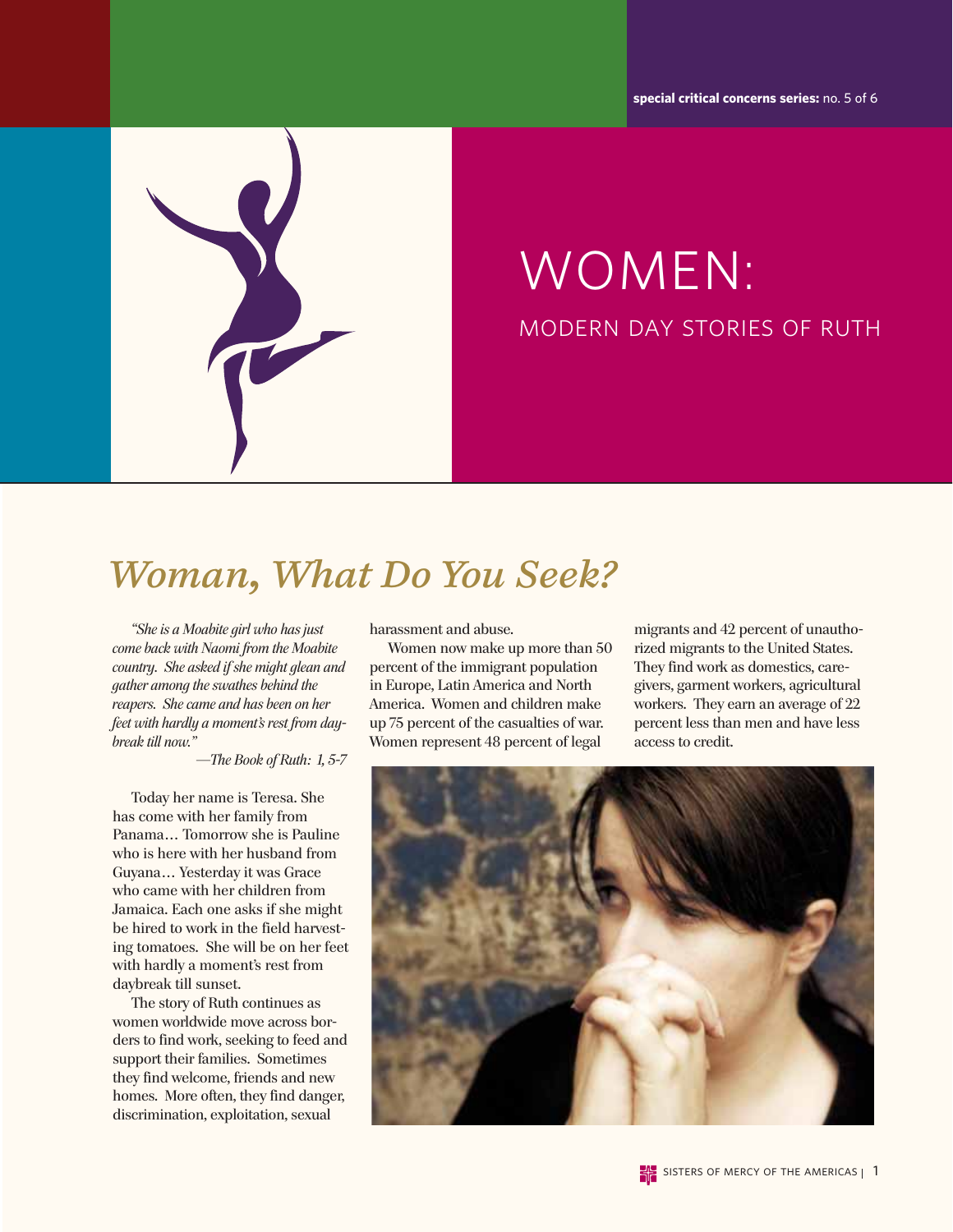## *Reflecting on Women*



The Moabite woman Ruth walks among us every day. Like the Ruth of Scripture, she says to her family: *Where you go, I will go, and where you stay, I will stay. Your people shall be my people and your God my God.*

Today Ruth comes from Honduras, Palestine, Iraq, Sudan, Bosnia, Mexico, Rwanda and Afghanistan. Often she comes undernourished, traumatized by war, rape, violence, poverty and disease. She may be the woman preparing food in the hospital kitchen, caring for sisters in our retirement homes, sewing shirts in our factories or tending the children in the day care center. She may be the woman next door.

#### THE TRUTH ABOUT IMMIGRATION AND WOMEN

Approximately 800,000 people are trafficked across international borders each year. Eighty percent are female; up to half are minors. This figure does not include people trafficked within countries for labor and sexual slavery.

Of the world's 1.3 billion poor, 70 percent are women. Two-thirds of the world's women are illiterate.

Immigrant women often suffer high rates of battering because they have less access to legal and social services, or they are afraid to contact the authorities because of their undocumented status. Those who attempt to flee may not have access to bilingual shelters, financial assistance or food.

According to the U.S. Department of Labor, 90 percent of workers in the U.S. garment industry are women, and over 50 percent of the garment factories are sweatshops. The *maquiladoras* in Mexico employ mostly single young women who work for as little as \$0.50 an hour six days a week, often up to 75 hours a week with no overtime pay.

*"Whatever be the station [women] are destined to fill, their example and advice will always possess influence." —Catherine McAuley*

### **Action**

The Sisters of Mercy have always ministered to women in need. How do Mercy ministries today seek out and minister to immigrant women?

The Institute Justice Conference in 2007 asked each sister, associate and companion to accompany an immigrant, a person who is migrating or someone left behind by family members migrating. Find ways to accompany someone by contacting organizations including:

**Catholic Charities** www.catholiccharitiesusa.org /immigration/

**Catholic Relief Services** www.crs.org

#### **Resources**

*The Line in the Sand: Stories from the US/Mexico Border*. DVD available from Catholic Relief Services. www.crs.org/dramaproject/

*Stop Trafficking! Anti-Human Trafficking Newsletter.* Cosponsored by Mercy International Justice Network. **http://homepage.mac.com /srjeanschafersds/ stoptraffic**

Women for Women International. This organization "envisions a world where no one is abused, poor, illiterate or marginalized." **www.womenforwomen.org**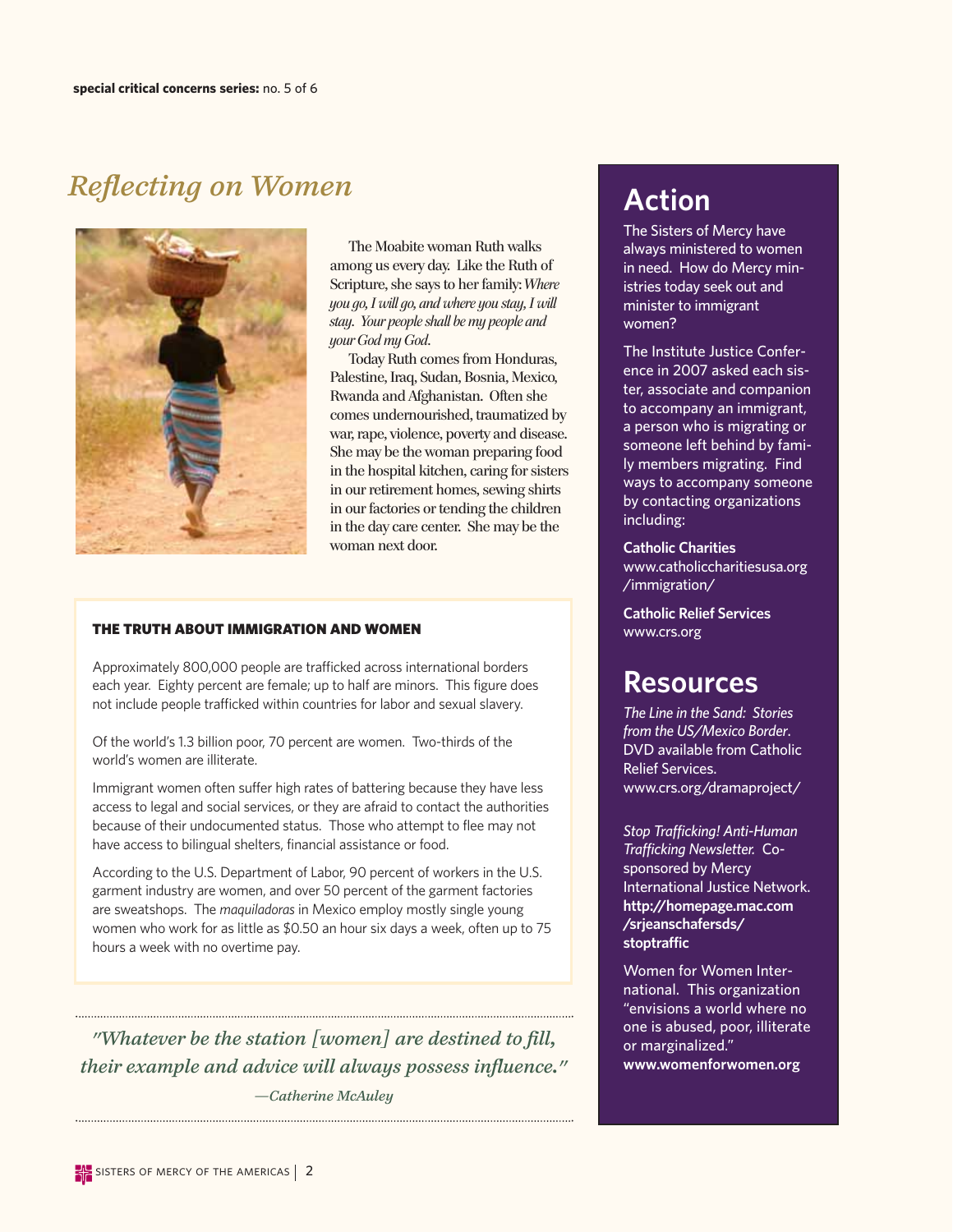**special critical concerns series:** no. 6 of 6



nonviolence: finding safety in a violent world

## *The Story of Another Mary—A Refugee*

As she stumbled along the road to the refugee camp in Sudan, Mary could not help seeing burned and mutilated bodies of children, animals and neighbors from her village. No one was trying to bury the bodies; most fellow travelers did not seem to notice them. Like the others, Mary walked in a state of shock. Her family had been killed, her village burned and the crops destroyed, and Mary had been raped. Mary has no home, no family, no means of support. Mary is a refugee, one of the survivors.

At the end of 2006, the number of refugees in the world was more than 14 million. The number of conflictrelated internally displaced people such as Mary, who had not crossed international borders, was estimated at 24.5 million. Militarism and terrorism wreak havoc especially on the most vulnerable, causing people to flee their homes in search of peace and safety. Thus the stream of refugees across the world grows.

Violence destroyed Mary's home,

and the lives of her family and neighbors. War and genocide drive millions of people from their homes each day. Domestic violence, a more hidden menace, drives an unknown number to seek protection and safety. Other forms of violence—intolerance, deliberate destruction, persecution because of religion, race, sexual orientation or political affiliation—force people to leave their homes, families and villages to seek safety elsewhere. After four years, more than 400,000 Sudanese have been murdered but the international community stands helpless to stop the violence.